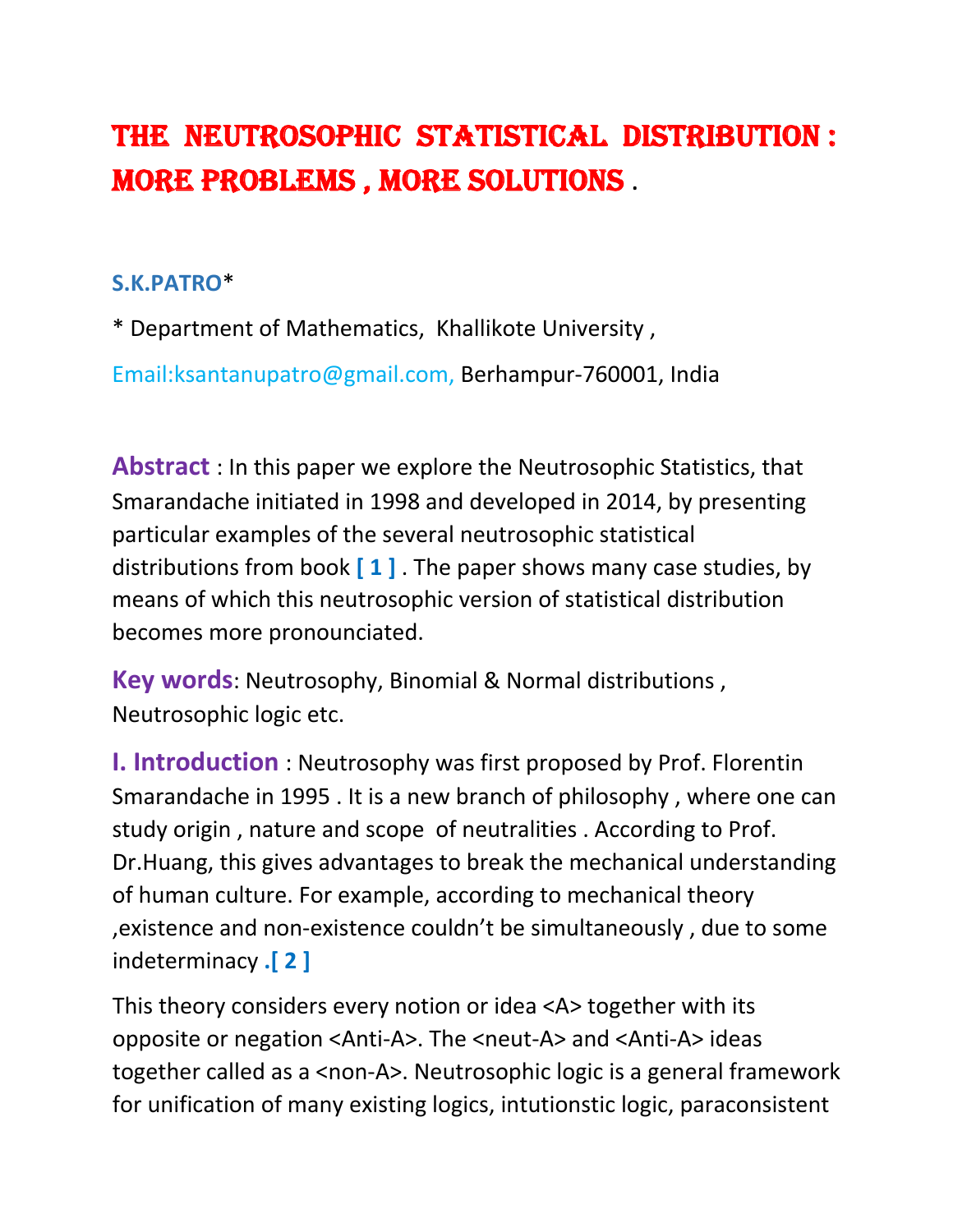logic etc. The focal objective of neutrosophic logic is to characterize each logical statements in a 3D‐neutrosophic space, where each dimension of space represents respectively the truth(T) , falsehood(F) and indeterminacies of the statements under consideration . Where T, I, F are standard or non‐standard real subset of (‐0,1+) without necessary connection between them. **[ 3 ]**

The classical distribution is extended neutrosophically. That means that there is some indeterminacy related to the probabilistic experiment. Each experimental observation of each trial can result in an outcome of each trial can result in an outcome labelled failure (F) or some indeterminacy (I). Neutrosophic statistics is an extended form of classical statistics, dealing with crisp values. In this paper, we will discuss about one discrete random distribution such as Binomial distribution and a continuous one by approaching neutrosophically. Before focusing the light on this context, we should familiar with the following notions.

Neutrosophic statistical number 'N' has the form

$$
N = d + I;
$$

Where, d: Determinate part

I: Indeterminate part of N.

For example,  $a = 5 + 1$ ; where  $I \in [0, 0.4]$  is equivalent to  $a \in [5, 5.4]$ . So for sure a  $\geq$  5, where I  $\in$  [ 0, 0.4 ].

I.A. Preliminaries: In this context, we are going to discuss about the classical distributions  $[4]$ .

A). Binomial distribution,

B). Normal distribution.

# I. A. a). Binomial distribution: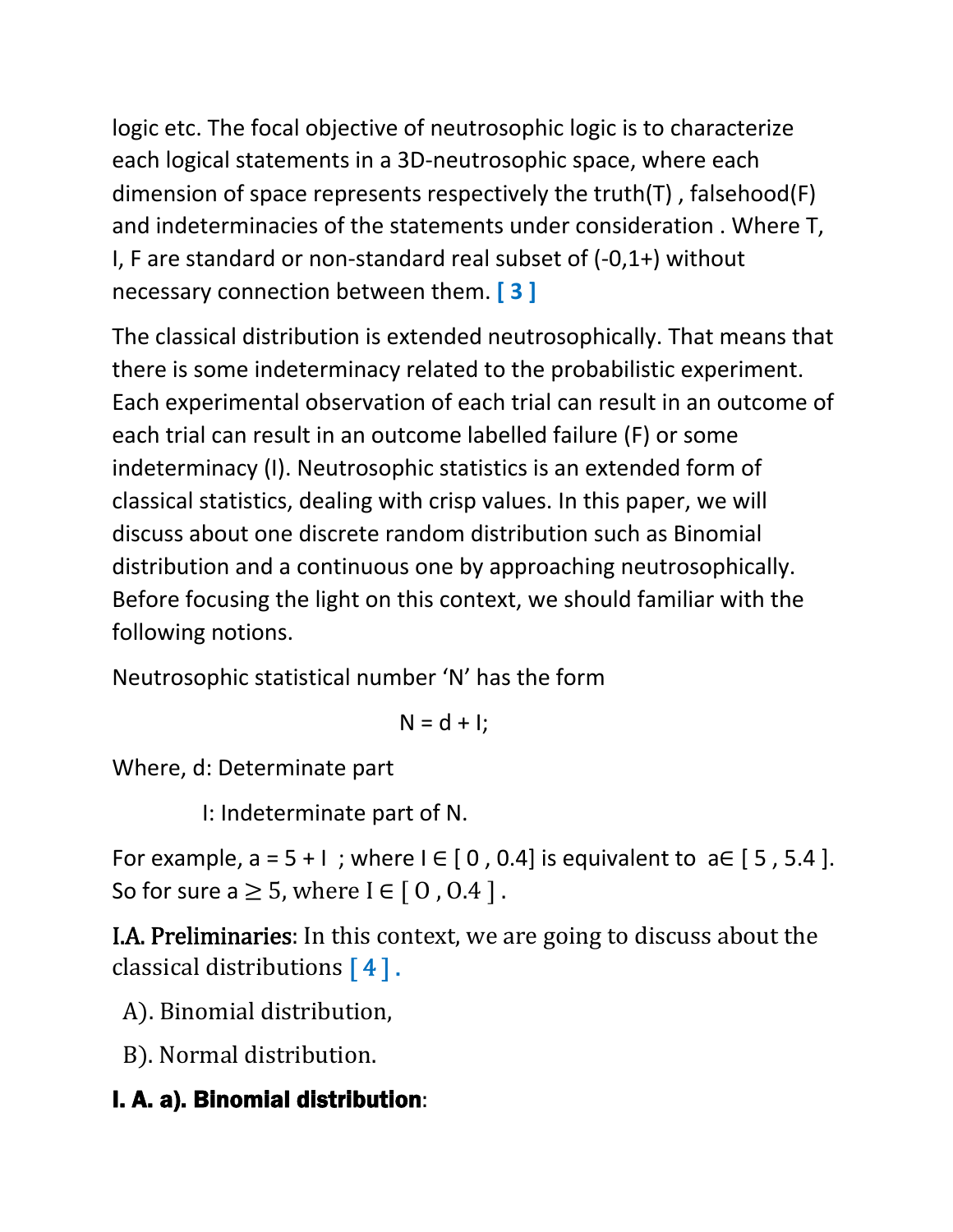I. A .a.i. Definition: A random variable X is said to follow Binomial distribution, if it assumes only non‐negative values and its probability mass function is given by ,

$$
p(X = x) = p(x) = {n! \over x!(n-x)!} p^x q^{n-x}
$$
; x = 0,1,2...and q = 1-p

otherwise equal to zero .

**I.A.a.ii. Physical conditions**: We get Binomial distribution under the following conditions–

1. Each trials results in two exhaustive and mutually disjoint outcomes termed as success and failure.

2. The number of trials 'n' is finite.

3. The trials are independent on each other.

4. The probability of success 'p' is constant for each trial.

### I.A.b. Normal Distribution:

 I.A.b.i. Definition: A random variable is said to have a normal distribution with parameters  $\mu$  and  $\sigma^2$ , if its p.d.f is given by the probability law ,

2  $\overline{u}(x;\mu;\,\sigma) = \frac{1}{\sqrt{2\pi}}e^{\frac{1}{2}(\frac{x-\mu}{\sigma})^2} = \frac{1}{\sqrt{2\pi}}e^{\frac{-(x-\mu)^2}{2\sigma_x^2}}$ ;  $-\infty < x < \infty$  and  $-\infty < \mu < \infty$ ,  $\sigma_x > 0$ .  $2\pi$   $\sigma\sqrt{2}$ *x x*- $\mu_{0.2}$  1  $\frac{-(x+1)^2}{x+2}$  $f(x;\mu;\sigma) = \frac{1}{\sqrt{2}}e^{-2\sigma^2/\sigma^2} = \frac{1}{\sqrt{2}}e^{-2\sigma_x^2}$ ;  $-\infty < x < \infty$  and  $-\infty < \mu < \infty$ ,  $\sigma_x$  $\mu_{12}$  1  $\frac{-(x-\mu_{1})}{(x-\mu_{2})}$  $\mu$ ;  $\sigma$ ) =  $\frac{1}{\sqrt{2}}e^{-2\sigma^2/2\sigma^2}$  =  $\frac{1}{\sqrt{2}}e^{-2\sigma_x}$ ;  $-\infty < x < \infty$  and  $-\infty < \mu < \infty$ ,  $\sigma$  $\sigma$  $\sqrt{2\pi}$   $\sigma$  $\sqrt{2\pi}$  $\frac{1}{2}(\frac{x-\mu}{2})^2$  1  $\frac{-(x-\mu)^2}{2\pi}$  $=-\frac{1}{\sqrt{2}}e^{-2\theta}\sigma^2=-\frac{1}{\sqrt{2}}e^{-2\sigma_x^2}$ ;  $-\infty < x < \infty$  and  $-\infty < \mu < \infty$ ,  $\sigma_x > \infty$ 

# **A.I.b.ii. Chief charecteristics of Normal Distribution and normal probability curve:**

The normal probability curve is given by the equation –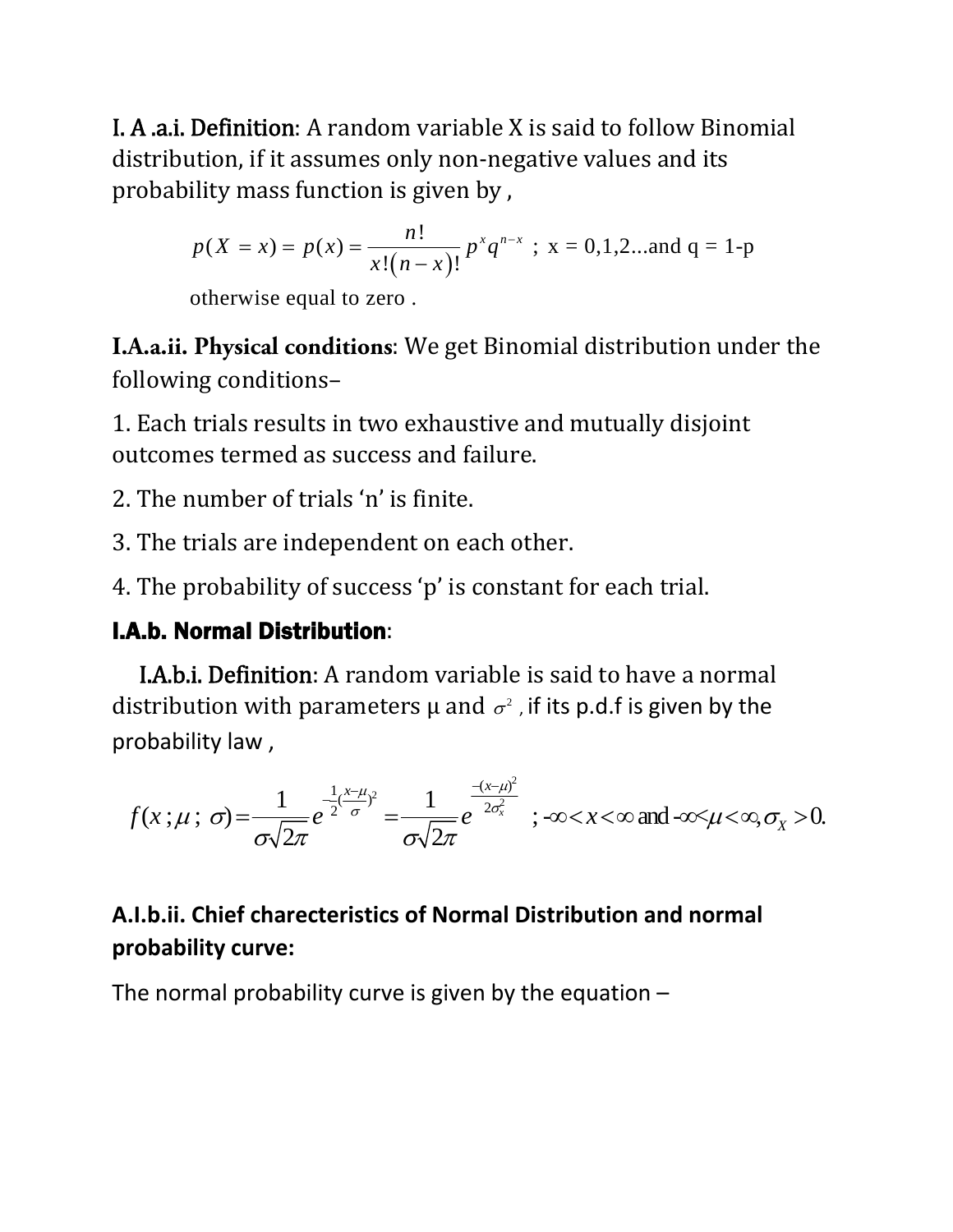$$
f(x) = \frac{1}{\sigma_X \sqrt{2\pi}} e^{-\frac{-(x-\mu_X)^2}{2\sigma_X^2}}
$$
;  $-\infty < x < \infty$ 

#### **I.A.b.iii. Properties**:

1. The point of inflexion of the curve are:

$$
x = \mu_X \pm \sigma_X , f(x) = \frac{1}{\sigma_X \sqrt{2\pi}} e^{-1/2}
$$

- 2. The curve is symmetrical and bell shaped about the line  $x = \mu$ .
- 3. Mean, Median, Mode of distribution coincide.
- 4. X‐axis is an asymptote to the curve.
- 5. Quartiles,  $Q_1 = \mu 0.6745 \sigma$

$$
Q_3=\mu+0.6745\sigma.
$$

6. Q.D : M.D : S.D :: ⅔σ : ⅘σ : σ :: ⅔ : ⅘ : 1 that implies Q.D : M.D: S.D  $\therefore$  10 :12 : 15.

### **II. Neutrosophic Statistical Distribution** :

II.i. Neutrosophic Binomial Distribution: The neutrosophic binomial random variable 'x' is then defined as the number of success when we perform the experiment  $n \geq 1$  times. The neutrosophic probability distribution of 'x' is also called neutrosophic binomial probability distribution.

### II.i.a. Definitions:

1. Neutrosophic Binomial Random Variable: It is defined as the number of success when we perform the experiment  $n \geq 1$ times , and is denoted as 'x' .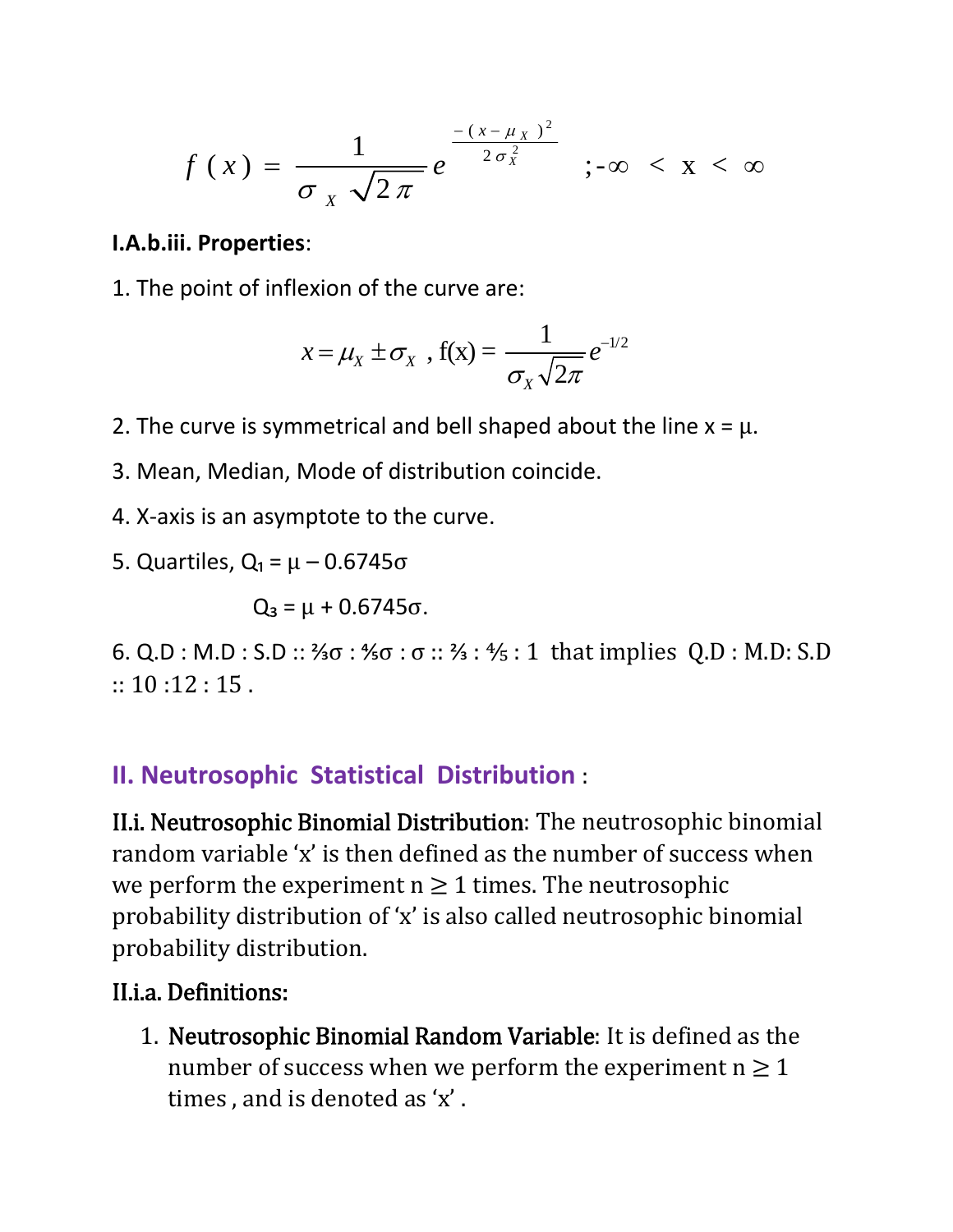- 2. Neutrosophic Binomial Probability Distribution: The neutrosophic probability distribution of 'x' is called n.p.d.
- 3. Indeterminacy: It is not confined to experimental results

(either success or failures).

4. Indeterminacy Threshld: It is the number of trials whose outcome is indeterminate. Where

```
th \in \{0,1,2...n\}
```
Let  $P(S)$  = The chance of a particular trial results in a success .

 $P(F)$  = The chance of a particular trial results in a failure , for both S and f different from indeterminacy .

 $P(I)$  = The chance of a particular trial results in an indeterminacy .

For example: for  $x \in \{0,1,2,...,n\}$ , N.P =  $(T_x, I_x, F_x)$  with

 $Tx:$  Chances of 'x' success and  $(n-x)$  failures and indeterminacy but such that the no. of indeterminacy is less than or equal to indeterminacy threshold.

 $Fx:$  Chances of 'y' success, with  $y \neq x$  and (n-y) failures and indeterminacy is less than the indeterminacy threshold .

Ix : Chances of 'z' indeterminacy, where 'z' is strictly greater than thee indeterminacy threshold .

 $Tx + F_X + I_X = (P(S) + P(I) + P(F))^n$ .

For complete probability,  $P(S) + P(I) + P(F) = 1$ ;

For incomplete probability,  $0 \leq P(S) + P(I) + P(F) < 1$ ;

For paraconsistent probability,  $1 < P(S) + P(I) + P(F) \leq 3$ .

Now ,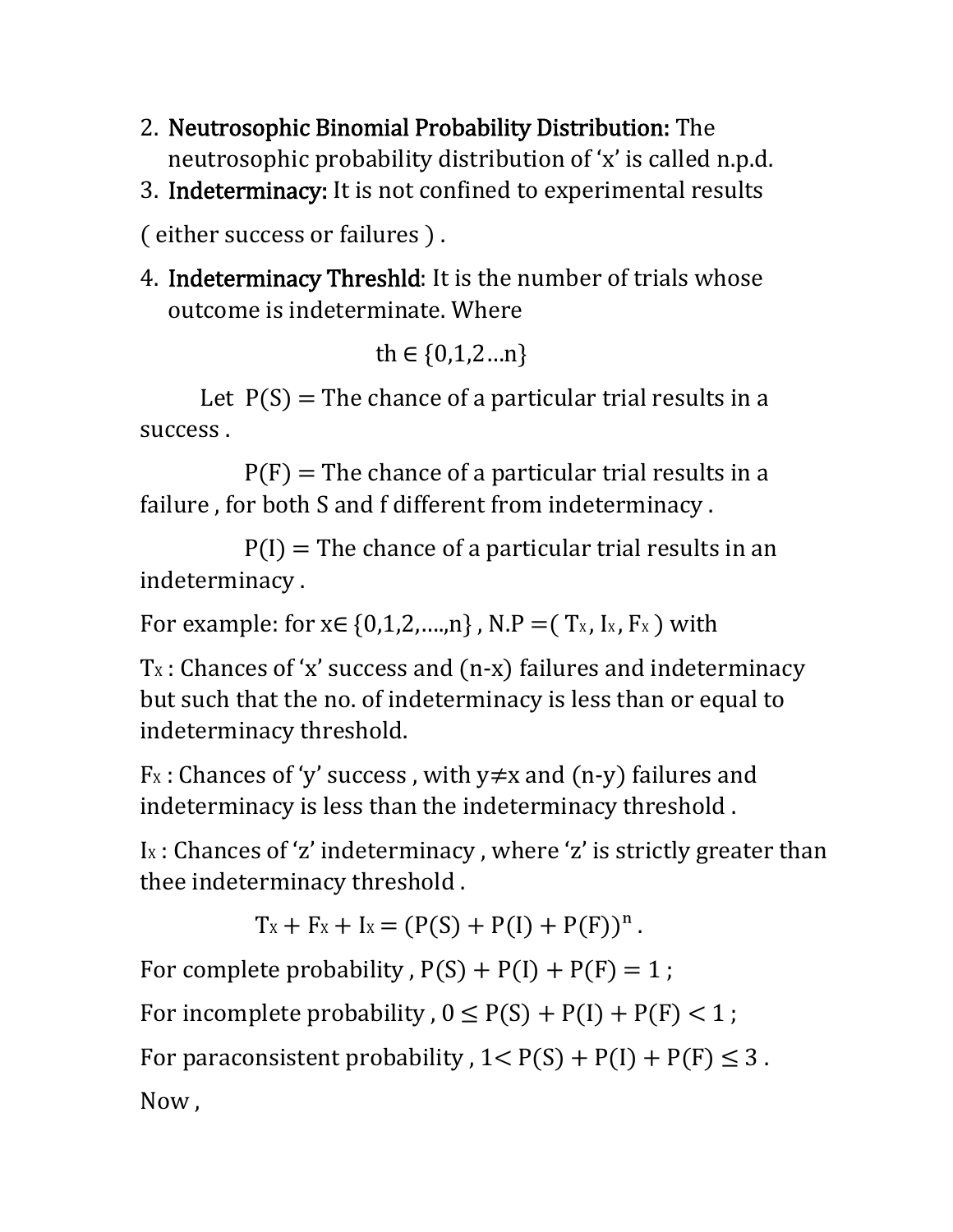$$
Tx = \frac{n!}{x!(n-x)!} [P(S)^{x} \sum_{k=0}^{th} \frac{k!}{(n-x)!(k-n+x)!} P(I)^{k} P(F)^{n-x-k}
$$
  
= 
$$
\frac{n!}{x!(n-x)!} P(S)^{x} \sum_{k=0}^{th} \frac{(n-x)!}{(n-x-k)!} P(I)^{k} P(F)^{n-x-k}
$$
  
= 
$$
\frac{n!}{x!} P(S)^{x} \sum_{k=0}^{th} \frac{P(I)^{k} P(F)^{n-x-k}}{k!(n-x-k)!}
$$

$$
Fx = \sum_{y=0}^{n} T_{y} = \sum_{y=0, y \neq x} \frac{n!}{y!} P(S)^{y} \sum_{k=0}^{n} \frac{P(S)^{k} \cdot P(F)^{n-y-k}}{k!(n-y-k)!}
$$
  
\n
$$
Ix = \sum_{z=0}^{n} \frac{n!}{z!(n-z)!} P(I)^{z} \sum_{k=0}^{n-z} \frac{(n-z)!}{(n-z)!(n-z-k)!} P(S)^{k} \cdot P(F)^{n-z-k}
$$
  
\n
$$
= \sum_{z=0}^{n} \frac{n!}{z!} P(I)^{z} \sum_{k=0}^{n-z} \frac{P(S)^{k} \cdot P(F)^{n-z-k}}{k!(n-z-k)!}
$$

Where ,T<sub>x</sub>, I<sub>x</sub>, F<sub>x</sub>, P(S), P(I), P(F) have their usual meaning. Now we are going to discuss several cases.

#### II.i.b.1. Case studies :

1. Two friends Asish and Rajes are going to throw 5 coins simultaneously. There are 60% of chance to get head and 30% of chance to get tail. Independent on the view of Asish , Rajes said that the probability of the result that are neither Head nor Tail is 20% . Then find the probability of getting 3 Heads when indeterminacy threshold is 2.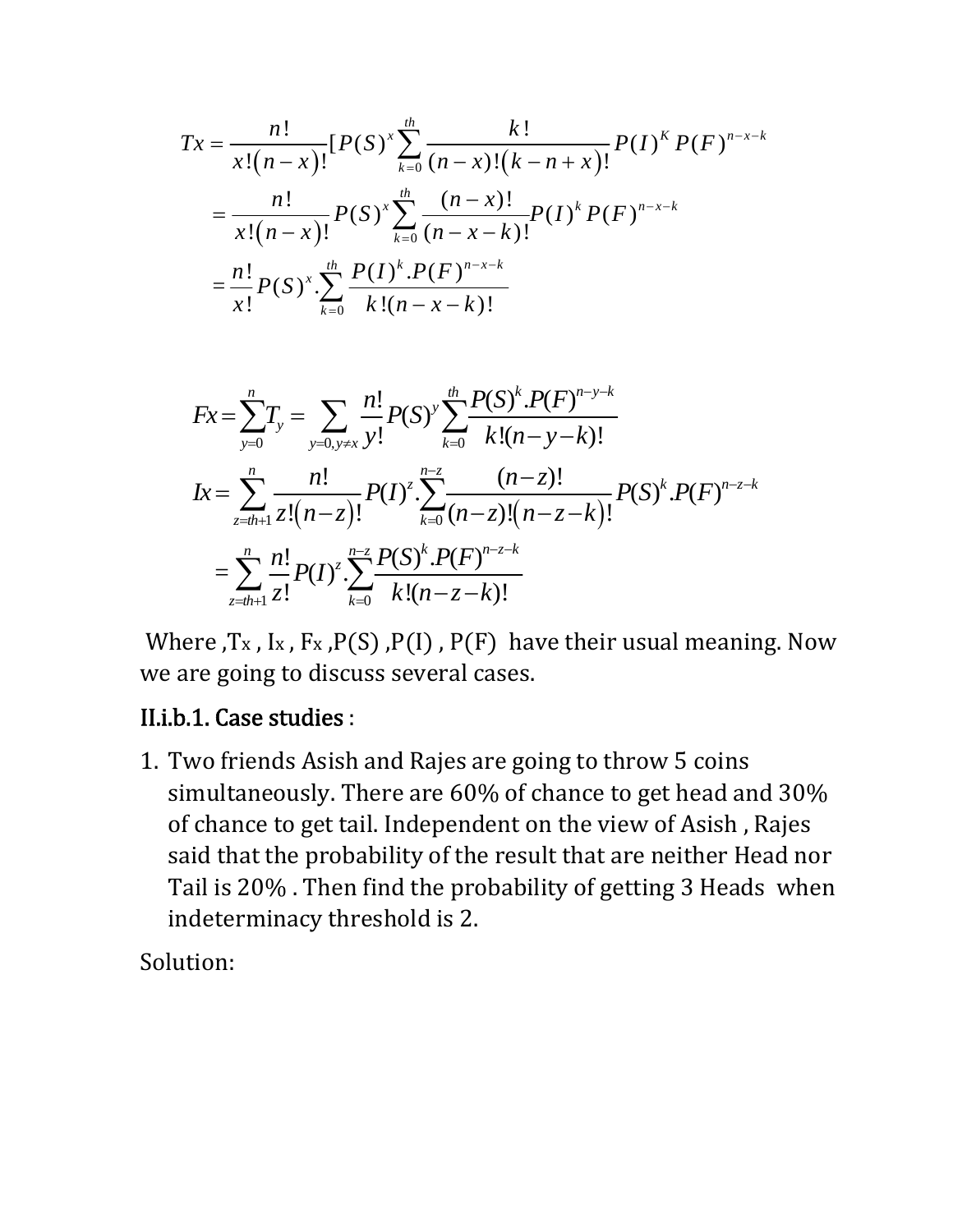$$
Tx = \frac{5!}{3!(5-3)!}[(0.6)^3 \sum_{k=0}^{2} \frac{k!}{2!(k-2)!}(0.2)^k (0.3)^{2-k}]
$$
  
\n
$$
= \frac{5!}{3!(5-3)!}[(0.6)^3 \{ \frac{2!}{2!}(0.2)^2 \}]
$$
  
\n
$$
= 10[(0.6)^3 \{ (0.2)^2 \}] = 0.0864
$$
  
\n
$$
I_x = \sum_{z=th+1}^{n} \frac{n!}{z!} P(I)^{z} \cdot \sum_{k=0}^{n-z} \frac{P(S)^k \cdot P(F)^{n-z-k}}{k!(n-z-k)!}
$$
  
\n
$$
\therefore I_3 = \sum_{z=3}^{5} \frac{5!}{3!}(0.2)^{z} \sum_{k=0}^{2} \frac{(0.6)^k (0.3)^{2-k}}{k!(2-k)!}
$$
  
\n
$$
= \sum_{z=3}^{5} \frac{5!}{3!}(0.2)^{z} \{ \frac{(0.3)^2}{2!} + (0.6)(0.3) + \frac{(0.6)^2}{2!} \}
$$
  
\n
$$
= \sum_{z=3}^{5} \frac{5!}{3!}(0.2)^{z} \{ \frac{(0.3)^2}{2!} + (0.6)(0.3) + \frac{(0.6)^2}{2!} \}
$$
  
\n
$$
= \{ 0.324 + 0.072 + 0.1008 \} = 0.496
$$
  
\n
$$
F_x = (P(S) + P(I) + P(F))^n - Tx - Fx
$$
  
\n
$$
\therefore F_3 = (0.6 + 0.3 + 0.2)^5 - 0.0864 - 0.496
$$
  
\n
$$
= 1.02811
$$

2. Five coins are thrown simultaneously , the probability of success is 1/3 and the indeterminacy (the surface is very rough , so the coins may stand up  $)$  is  $1/3$  . Then find the probability of getting 3 Heads when the indeterminacy threshold is 2.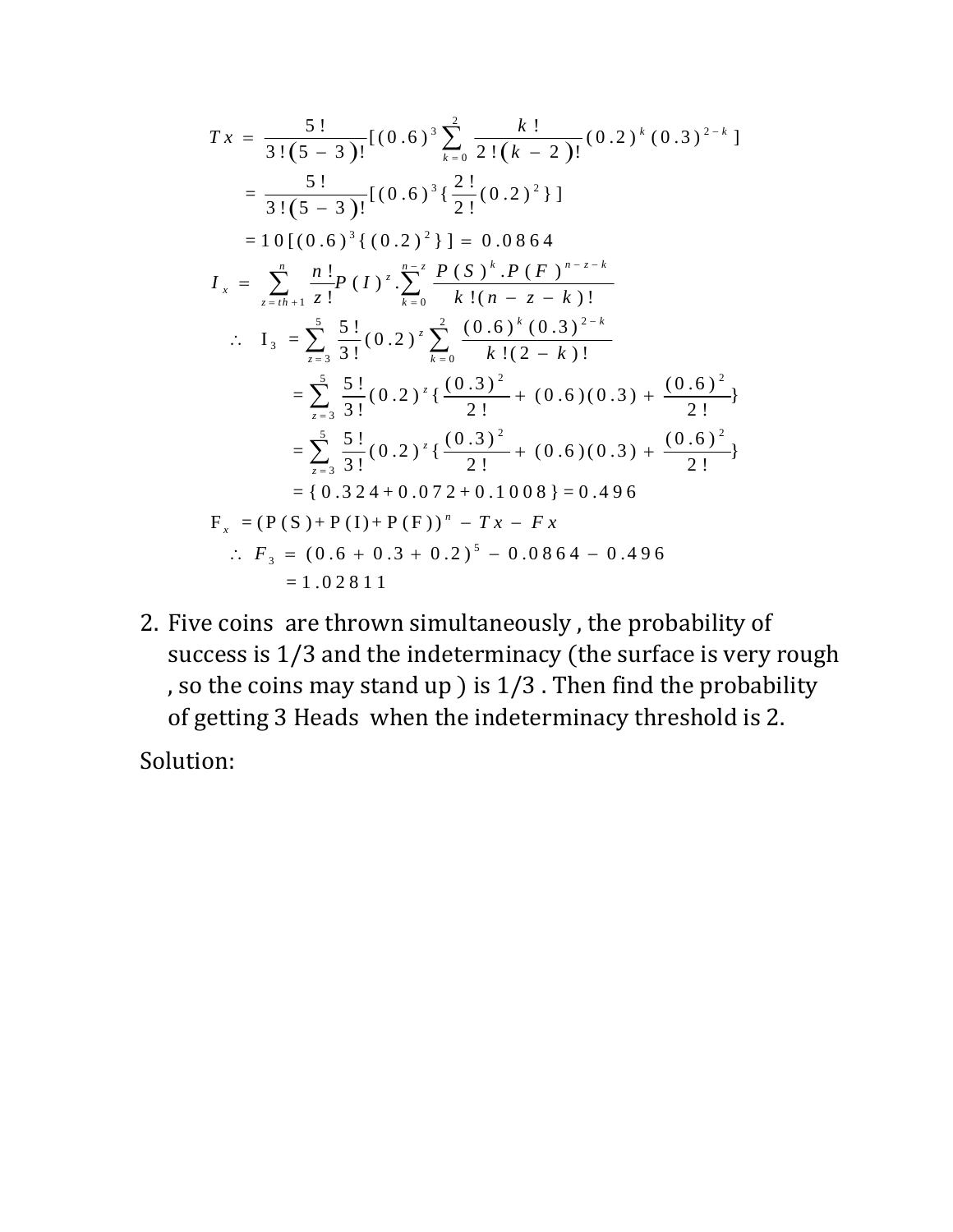x be no. of chances of getting heads in 5 trials . *Let*

$$
T_x = \frac{n!}{x!} P(S)^x \sum_{k=0}^{th} \frac{P(I)^k P(F)^{n-x-k}}{k!(n-x-k)!}
$$
  
\n
$$
\therefore T_3 = \frac{5!}{3!} (0.33)^3 \sum_{k=0}^{2} \frac{(0.33)^k (0.33)^{2-k}}{k!(2-k)!}
$$
  
\n
$$
= \frac{5!}{3!} (0.33)^3 \left\{ \frac{(0.33)^2}{2!} + (0.33)^2 + \frac{(0.33)^2}{2!} \right\}
$$
  
\n
$$
= 40.(0.33)^5 = 0.15654
$$
  
\n
$$
I_x = \sum_{z=th+1}^{n} \frac{n!}{z!} P(I)^z \sum_{k=0}^{n-z} \frac{P(S)^k P(F)^{n-z-k}}{k!(2-k)!}
$$
  
\n
$$
\therefore I_3 = \sum_{z=3}^{5} \frac{5!}{3!} (0.33)^3 \sum_{k=0}^{2} \frac{(0.33)^k (0.33)^{2-k}}{k!(2-k)!}
$$
  
\n
$$
= (0.33)^5 [40 + (7.5)(0.33) + 1] = 0.17014
$$
  
\n
$$
F_x = (P(S) + P(I) + P(F))^n - T_x - I_x
$$
  
\n
$$
\therefore F_3 = (0.33 + 0.33 + 0.33)^5 - T_x - I_x
$$
  
\nso,  $(T_x, I_x, F_x) = (0.15654, 0.17014, 0.67332)$ 

3. Two friends Liza and Laxmi play a game in which their chance of winning is 2:3 . The chances of dismissing game is 30% . Then find the probability of Liza's chances of winning at least 3 games out of 5 games played when the indeterminacy threshold is 2.

solution: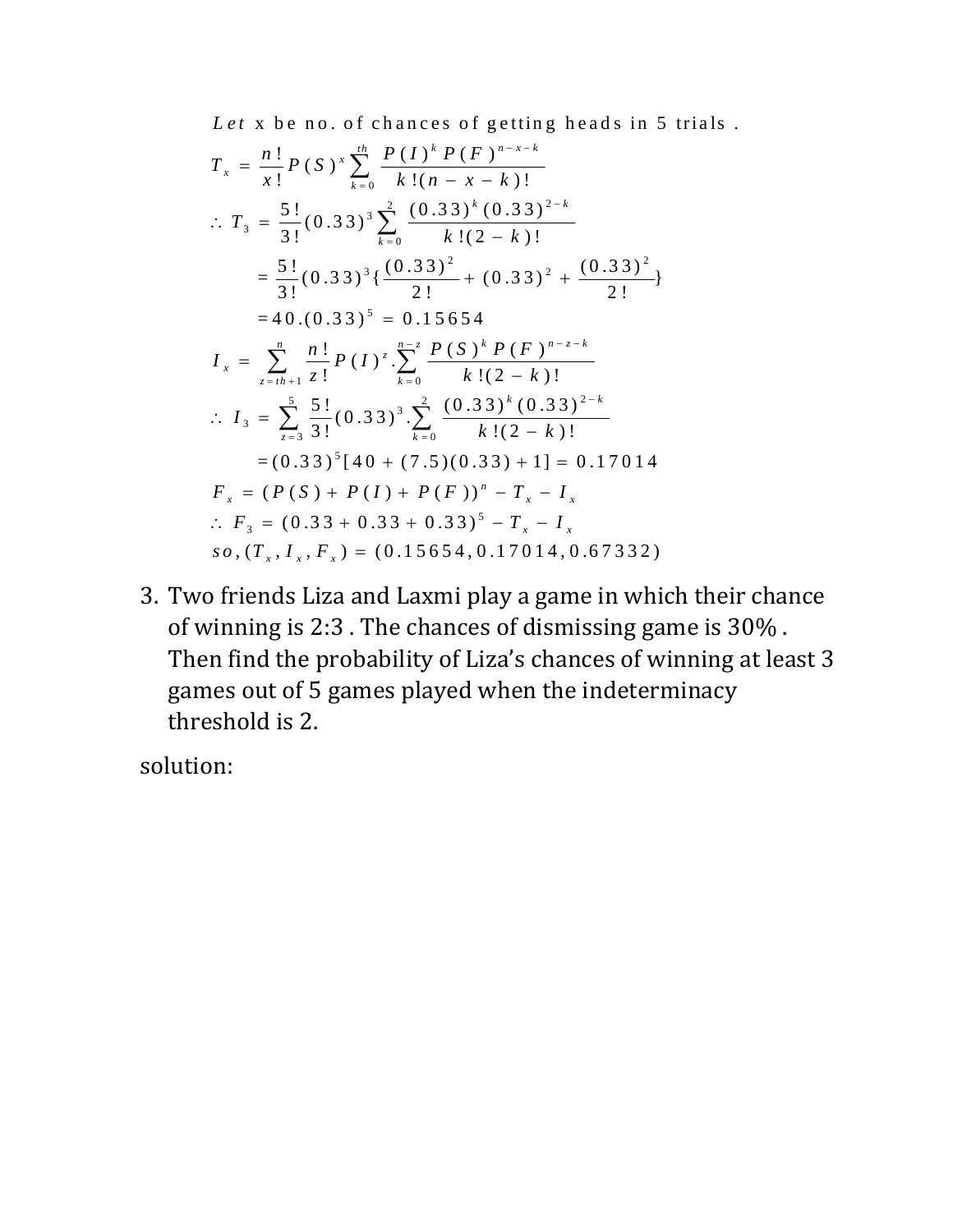$x$  *is* the no. of chances of winning the game

Let th = 2  
\n
$$
T_x = \frac{n!}{x!} P(S)^x \cdot \sum_{k=0}^{n} \frac{P(I)^k P(F)^{n-x-k}}{k!(n-x-k)!}
$$
\n
$$
\therefore T_3 = \frac{5!}{3!} (0.4)^3 \cdot \sum_{k=0}^{n} \frac{(0.3)^k (0.6)^{2-k}}{k!(2-k)!}
$$
\n
$$
= 20(0.405)^4 = 0.53808
$$
\n
$$
I_x = \sum_{z=1}^{n} \frac{n!}{z!} P(I)^z \cdot \sum_{k=0}^{n-z} \frac{P(S)^k P(F)^{n-z-k}}{k!(n-z-k)!}
$$
\n
$$
I_3 = \sum_{z=3}^{5} \frac{5!}{z!} (0.3)^z \cdot \sum_{k=0}^{n-z} \frac{(0.4)^k (0.6)^{5-z-k}}{k!(5-z-k)!}
$$
\n
$$
= 20(0.3)^3 (0.5) + 5(0.3)^4 (0.42)
$$
\n
$$
= 0.28701
$$

and  $F_3 = 2.88785$ , *this is* a paraconsistent probability which is  $\leq 3$ .

4. In a precision bombing attack there is a 50% chance that any one bomb will strike the target . Two direct hits are required to destroy the target . If the chance of failure of mission is 30% , then find how many bombs are required to give a 99% chance with  $th=2$ .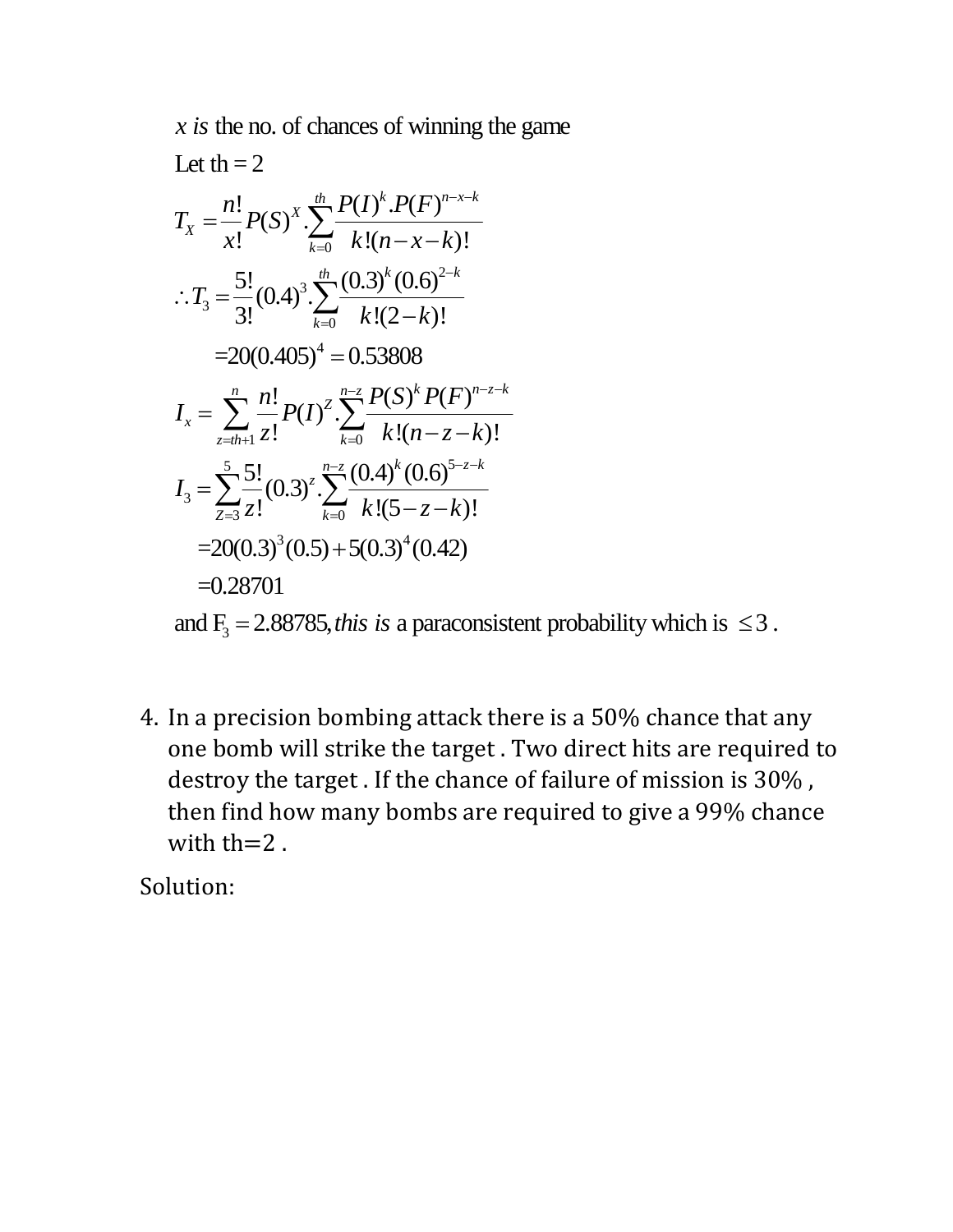Let x is the no. of chances of hitting bomb

$$
T_x = \frac{n!}{x!} P(S)^x \cdot \sum_{k=0}^{th} \frac{P(I)^k P(F)^{n-x-k}}{k!(n-x-k)!}
$$
  
\n
$$
\therefore T_3 = \frac{5!}{3!} (0.5)^3 \cdot \sum_{k=0}^{2} \frac{(0.3)^k (0.3)^{2-k}}{k!(2-k)!}
$$
  
\n
$$
= 40 (0.5)^5 = 0.0972
$$
  
\n
$$
I_x = \sum_{z=th+1}^{n} \frac{n!}{z!} P(I)^z \cdot \sum_{k=0}^{n-z} \frac{P(S)^k P(F)^{n-z-k}}{k!(n-z-k)!}
$$
  
\n
$$
\therefore I_3 = \sum_{z=3}^{5} \frac{5!}{z!} (0.3)^z \cdot \sum_{k=0}^{n-z} \frac{(0.5)^k (0.3)^{5-z-k}}{k!(5-z-k)!}
$$
  
\n
$$
= 0.1728 + 0.0078975 = 0.18069
$$
  
\nthe **refore** F<sub>3</sub> =  $(P(S) + P(F) + P(I))^5 - T_3 - I_3$   
\n
$$
= (1.1)^5 - 0.27789 = 1.33262
$$
  
\n*so*  $(T_{x=3}, F_{x=3}, I_{x=3}) = (0.0972, 1.3326, 0.1806)$ .  
\n*It is an* **ax an ple of paracon sistent probability.**

5. It is decided that a cricket player , Jagadiswar has to appear 4 times for a physical test . If the possibility of passing the test is 2/3 ; and one referee guess that the chance of dismiss of game is 30% , then what is the probability of that the player passes the test at least 3 times, provided th= $2$ ?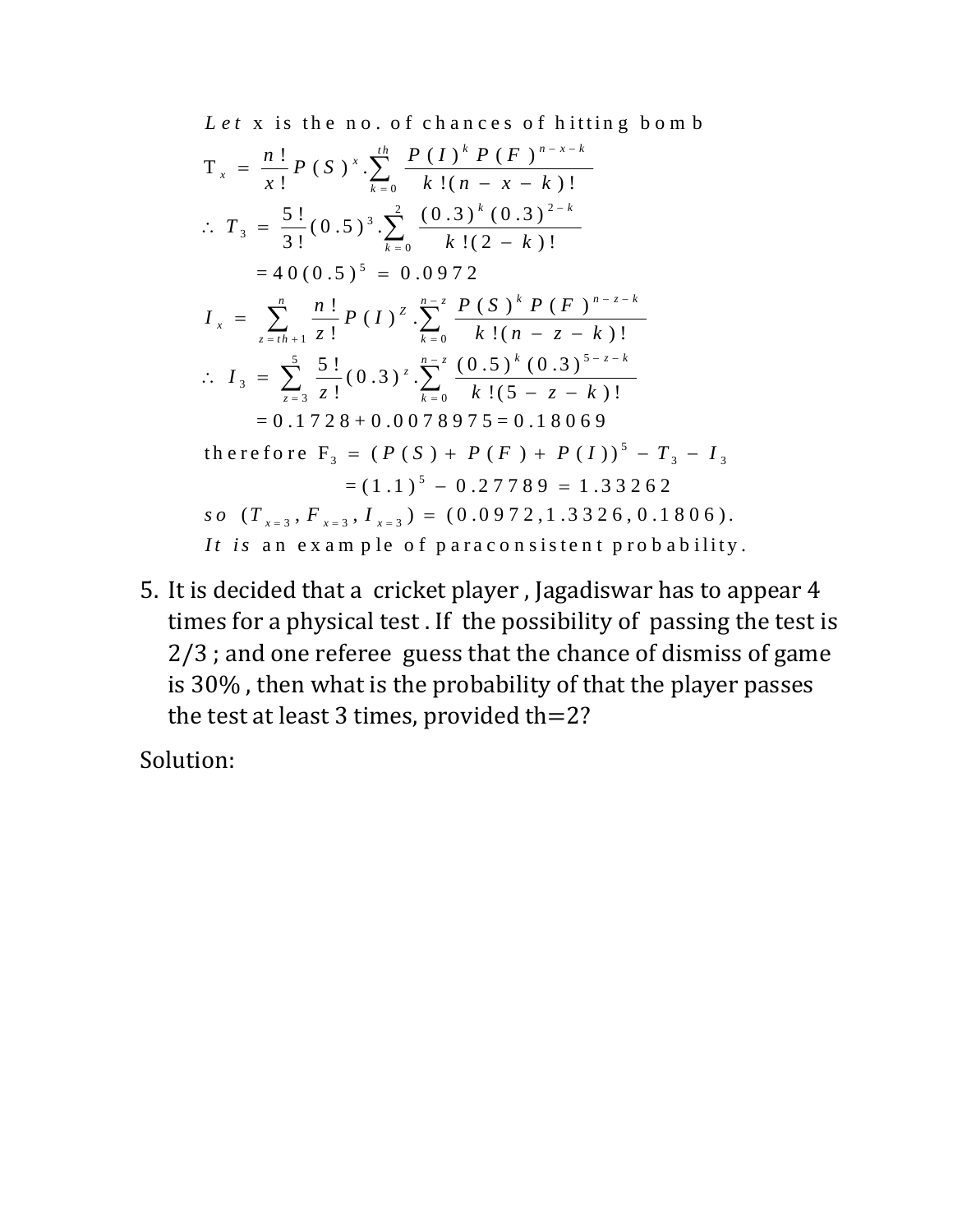Let x is no. of chances that the player passes the test

$$
T_x = \frac{n!}{x!} P(S)^x \cdot \sum_{k=0}^{th} \frac{P(I)^k P(F)^{n-x-k}}{k!(n-x-k)!}
$$
  
\n
$$
\therefore T_3 = \frac{4!}{3!} (0.66)^3 \cdot \sum_{k=0}^{2} \frac{(0.3)^k (0.33)^{1-k}}{k!(1-k)!}
$$
  
\n
$$
= 8(0.66)^3 (0.33) = 0.7589
$$
  
\n
$$
I_x = \sum_{z=th+1}^{n} \frac{n!}{z!} P(I)^z \cdot \sum_{k=0}^{n-z} \frac{P(S)^k P(F)^{n-z-k}}{k!(n-z-k)!}
$$
  
\n
$$
\therefore I_3 = \sum_{z=3}^{4} 4(0.33)^z \cdot \sum_{k=0}^{1} \left\{ (0.66)^k (0.33)^{1-k} \right\} / \left\{ k! (1-k)! \right\}
$$
  
\n
$$
= (0.33)^3 [3.96 + 0.33] = 0.15416
$$
  
\ntherefore  $F_3 = (0.66 + 0.33 + 0.3)^4 - T_3 - I_3$   
\n
$$
= 2.76922 - 0.91306 = 1.85616
$$
  
\nSO  $(T_3, I_3, F_3) = (0.7589, 0.1541, 1.8561)$ .

### II.i.b.2.Exercises:

- 1. In a B.Sc course , suppose that a student has to pass a minimum of 4 tests out of 8 conducted tests during the year to get promoted to next academic year . One student, Sarmistha says that his chance of winning is 80% , another student, Baisakhi says that his chance of winning is 0.3 . Then find the probability of the promotion of Sarmistha , when the indeterminacy (either illegal paper correction or system error ) is  $20\%$ , provided th=2.
- 2. If a car agency sells 40% of its inventory of a certain foreign cars equipped with air bags , the asst. manager says that the cars which are neither equipped with air bags nor a general one is 30% , then find the probability distribution of the 2 cars with airbags among the next 4 cars sold with th=2?
- 3. A question paper contain 5 questions and a candidate will be declared to have passed the exam. If he/she answered at least one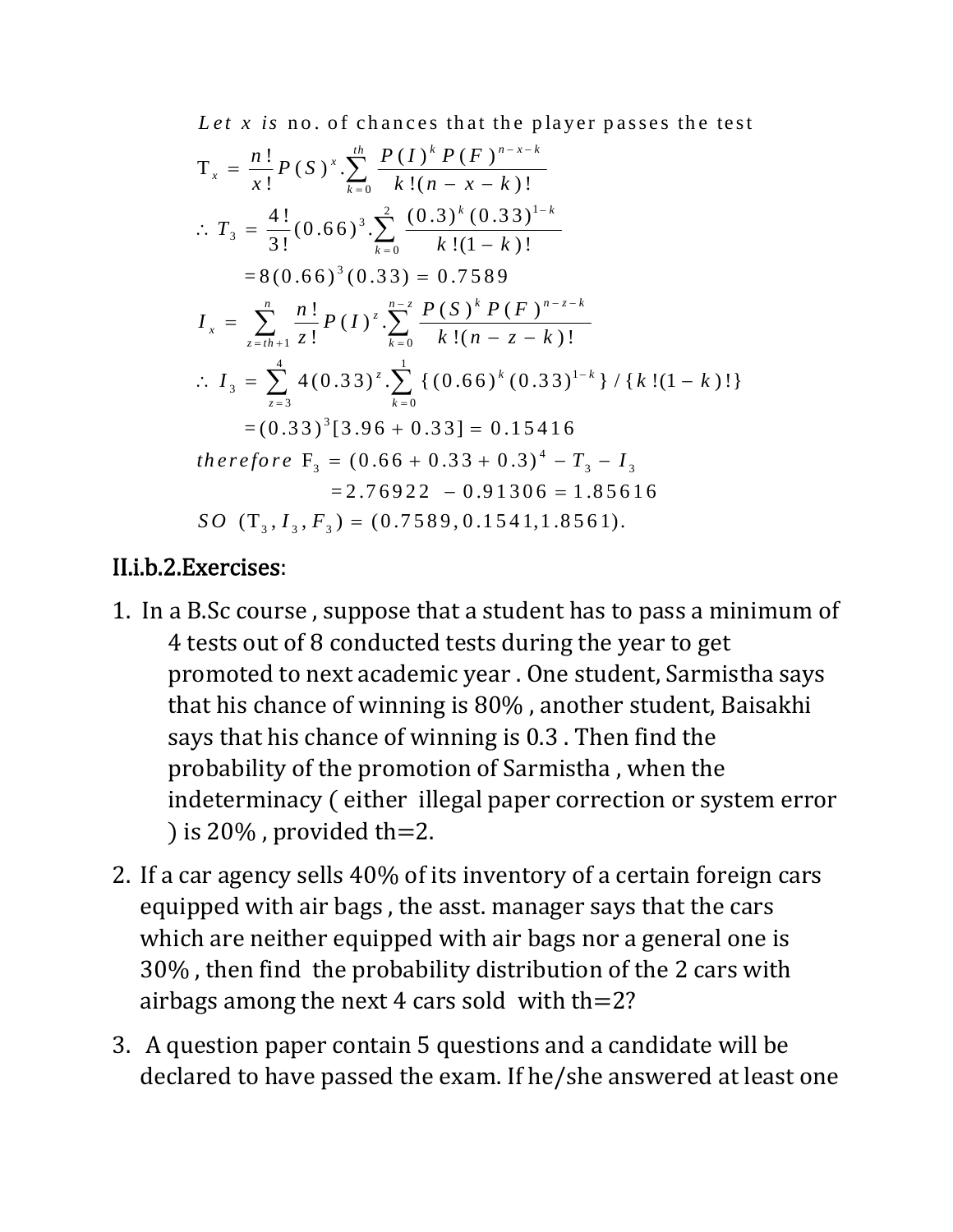question correctly, considering the uncertainity as 33% (may be improper paper correction or system error etc.). What is the probability that the candidate passes the examination?

### II.ii.Neutrosophic Normal Distribution:

Neutrosophic normal distribution of a continuous variable X is a classical normal distribution of X, but such that its mean  $\mu$  or its standard deviation  $\sigma$  or variance  $\sigma^2$  or both are imprecise. For example,  $\mu$  or  $\sigma$  or both can be set with two or more elements. The most common such distribution are when  $\mu$ ,  $\sigma$  or both are intervals.

$$
X_{N} \sim N_{N} (\mu_{N}, \sigma_{N}) = \frac{1}{\sigma_{N} \sqrt{2 \pi}} e^{(\frac{(X - \mu_{N})^{2}}{2 \sigma_{N}^{2}})}
$$

: distribution m ay be neutrosophic *N N N orm al* : X m ay be neutrosophic *N X*



#### FIG‐1: CREDIT TO FLORENTIN SMARANDACHE IN NEUTROSOPHIC STATISTICS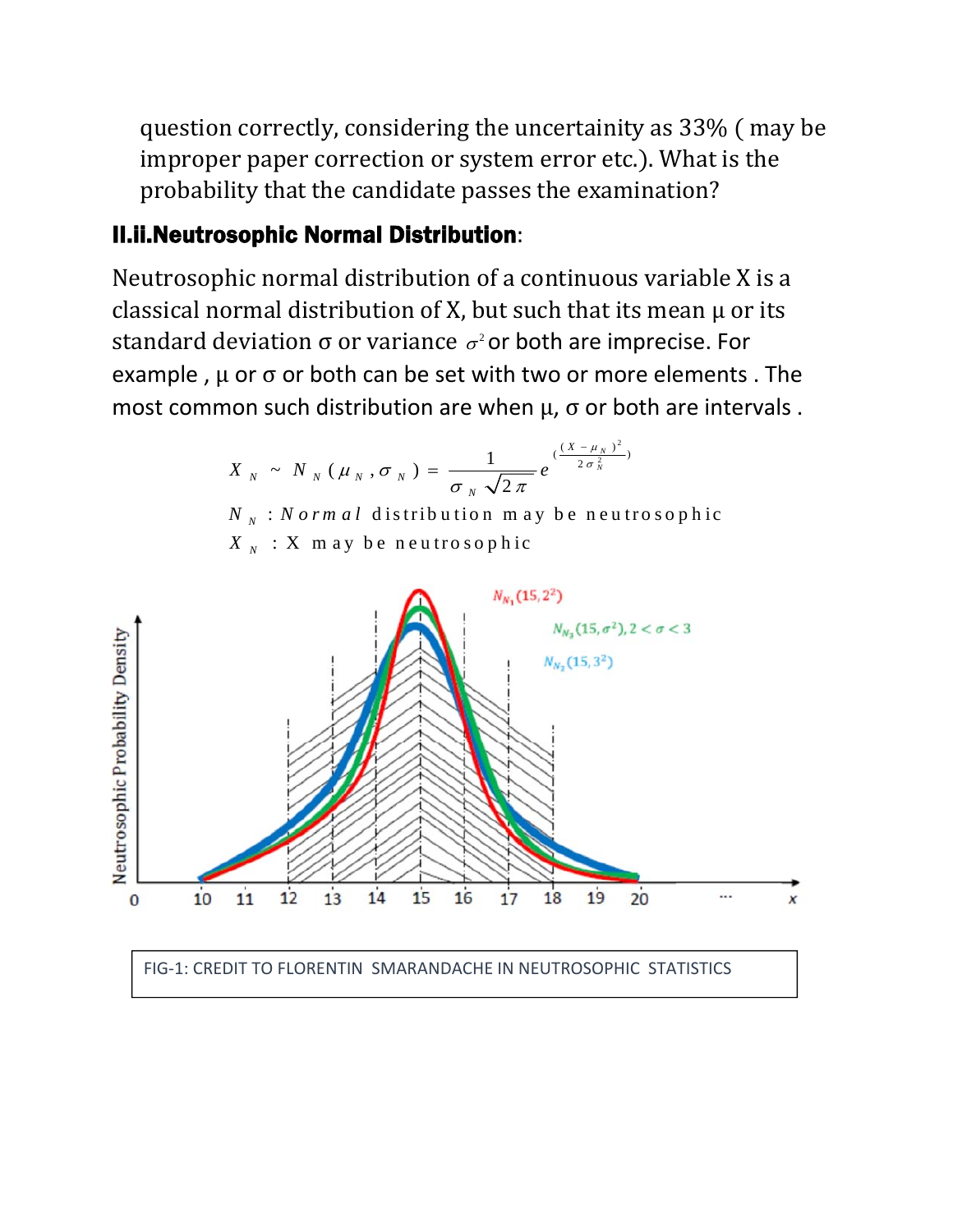II.ii.a. Case studies:

1. In a college examination of a particular year, 60% of the Student failed when the mean of marks was 50% and the standard deviation is 5% with uncertainity  $I \in [0,0.4]$ . The college decided to relax the condition of passing by lowering the passing marks to show its result as 80% passed , find the minimum marks to be kept for passing when marks are distributed normally .

Solution : Let  $\mu$  = 50,  $\sigma$  = 5 with indeterminacy IE[0,0.4], so  $\sigma$  = 5 +  $[0,0.4] = [5,5.4]$ . therefore,  $\mu \pm \sigma = 50 \pm [5,5.4] = [50-5.4,50+5] = [44.6$ ,55] . Thus, 66.04 % of values lies in [44.6,55] .

$$
0.8 = P(X_N \ge a_N)
$$
  
= 1-P(X<sub>N</sub> \le a\_N)  
= 1-P(\frac{X\_N - \mu\_N}{\sigma\_N} \le \frac{\alpha\_N - \mu\_N}{\sigma\_N}) = 1 - P(Z\_N \le \frac{\alpha\_N - 50}{[5, 5.4]})  

$$
\therefore P(Z_N \le \frac{\alpha_N - 50}{[5, 5.4]}) = 0.2, clearly \frac{a_N - 50}{[5, 5.4]} < 0, Let so, P(Z_N \le Z_{0.2}) = 0.8
$$
  

$$
Z_{0.2} = -(\frac{\alpha_N - 50}{[5, 5.4]}) = 48.45\% \text{ approx.}
$$

2. If the monthly machine repair and maintenance cost X in a certain factory is known to be neutrosophically normal with mean 1000 and standard deviation 10000 , find the followings‐

 $\mu \pm \sigma, \mu \pm 2\sigma$ , when IE[0,0.3].

solution: Let  $\mu$ =10000,  $\sigma$ =1000+[0,0.3],then  $\mu \pm \sigma = 10000 \pm [1000, 1000.03]$ . Thus 66.06% of values lies in [9000.03,11000]. And  $\mu$ ±2σ=10000±2[1000,1000.03]=[7999.97,12000]. Thus 75.04% of values lies in [7999.97,12000].

### II.ii.b. Exercises: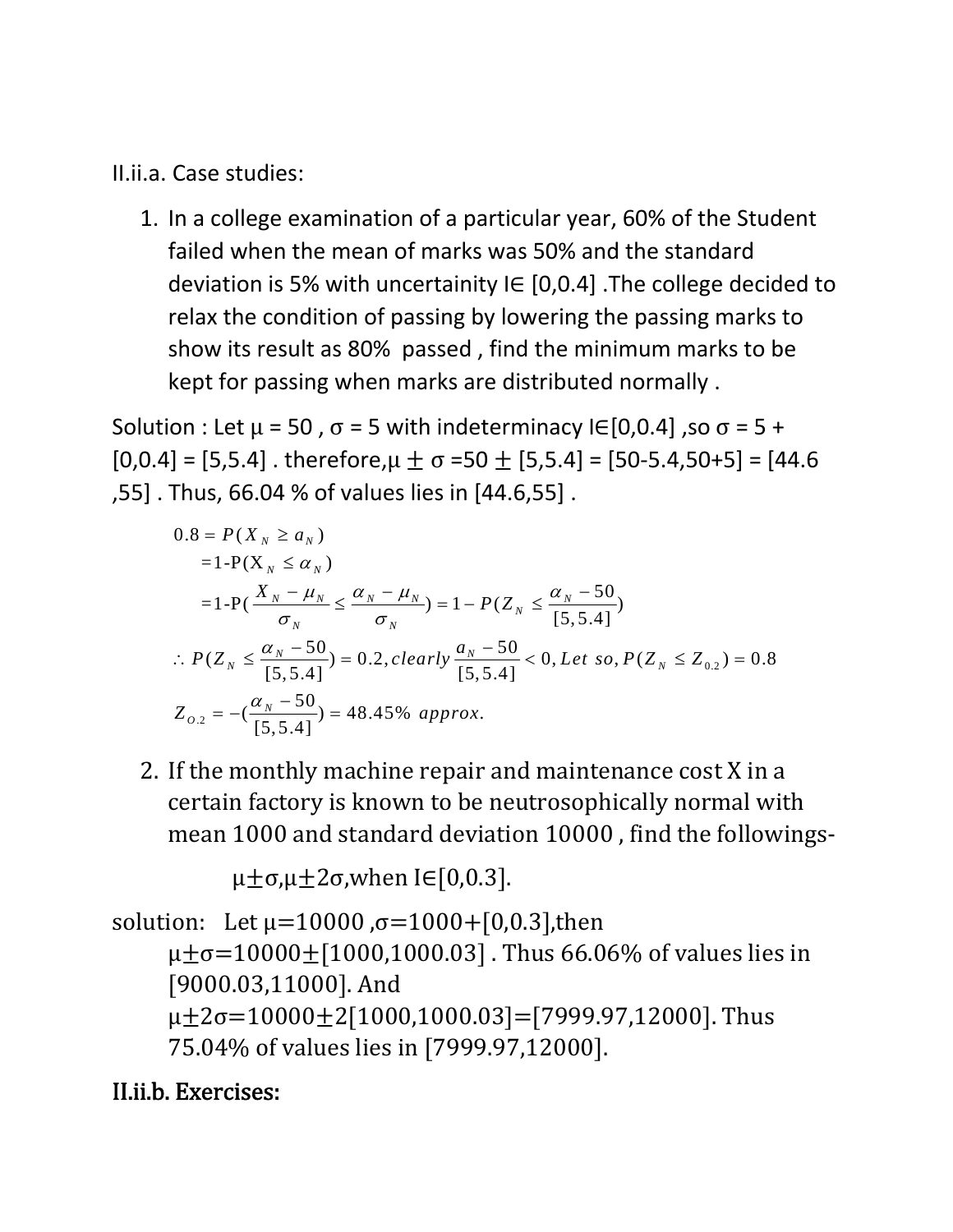- 1. A machine fills boxes weighting B kg with A kg of salt , where A and B are neutrosophically normal with mean 200kg and 10kg respectively and standard deviation of 2kg and 1kg respectively , what percentage of filled boxes weighting between 110kg an 120kg are to be expected when  $I \in [0,0.5]$ .
- 2. The average life of a bulb is 2000 hours and the standard deviation is 400 hours .If  $X<sub>N</sub>$  is the life period of a bulb which is distributed normally in a neutrosophic plane. Find the probability that a randomly picked bulb will lasts  $\leq 600$  hrs., considering the distribution is neutrosophically normal with indeterminacy I∈[0,0.2].

Till now, we have discussed various types of practical cases in statistical approach. Now we review the general formula for fusioning classical subjective probability provided by 2 sources.

The principle of redistributing the conflicting chances for ex. t and I are same as in PCR5 rule for the DSmT used in information fusion if 2 sources of information  $S_1$  and  $S_2$  give the subjective probability P<sub>1</sub> and P<sub>2</sub> about 't' to combining by PCR5 rule **,[ 5 ]**

$$
(P_1 \wedge P_2)E = P_1(E)P_2(E) + \sum_{x \in E \wedge x \cap E = \phi} \left[ \frac{P_1(E)^2 P_2(X)}{P_1(E) + P_2(X)} + \frac{P_2(E)^2 P_1(X)}{P_2(E) + P_2(X)} \right]
$$

It helps to the generalization of classical probability theory, fuzzy set, fuzzy logic to their respective domains. They are useful in artificial intelligence, neutrosophic dynamic system, quantum mechanics. **[ 6]**

This theory can be used for topical communication study**.[ 7 ]** It may also be applied to neutrosophic cognitive map study **.[ 8 ]**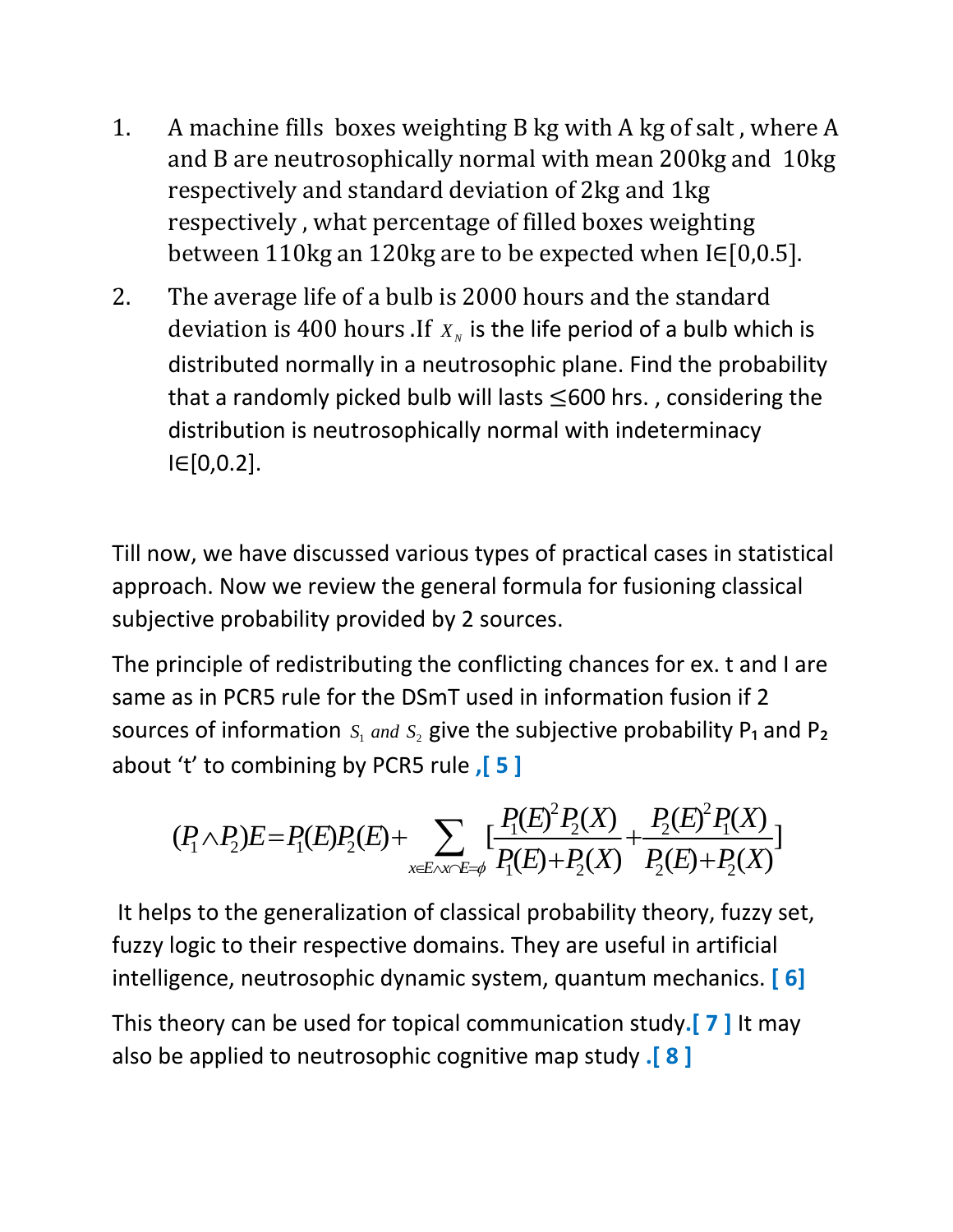Thus we have presented our discussion with certain essential area of neutrosophy in a synchronized manner. Now we are going to explore some open challenges as follows.

Which are designed for inquiring minds.

## Open Problems:

- 1. Can this Neutrosophic Statistics applied to Industrial Manegement study?
- 2. Can we apply it with the study of Digital Signal Processing?
- 3. Can we merge the Representation theory  $\lceil 9 \rceil$  with Neutrosophy for a new theory ?
- 4. Is the uncertain theory, K-theory  $\lceil 10 \rceil$  solve the recent intriguing statistical problems by the power of this Neutrosophic logic ?
- 5. Can we construct a special master‐space by the fusion of manifold concepts  $\lceil 11 \rceil$ , soft topology  $\lceil 12 \rceil$ , Ergodic theory [13], with Neutrosophic distribution?
- 6. Is it possible for the construction of Neutrosophic manifold?
- 7. Is it possible for the costruction of neutrosophic algebraic geometry $[14]$ ?

# **III. Conclusion**:

The actual motto of this short paper is to present the theory of Neutrosophic probability distribution in a more lucid and clear‐cut way .The author presents various solved and unsolved problems, which are existed in reference to Neutrosophic 3D‐ space .Various practical situations are described and were tried to solve by Neutrosophic logic. The spectra of this theory may be applied to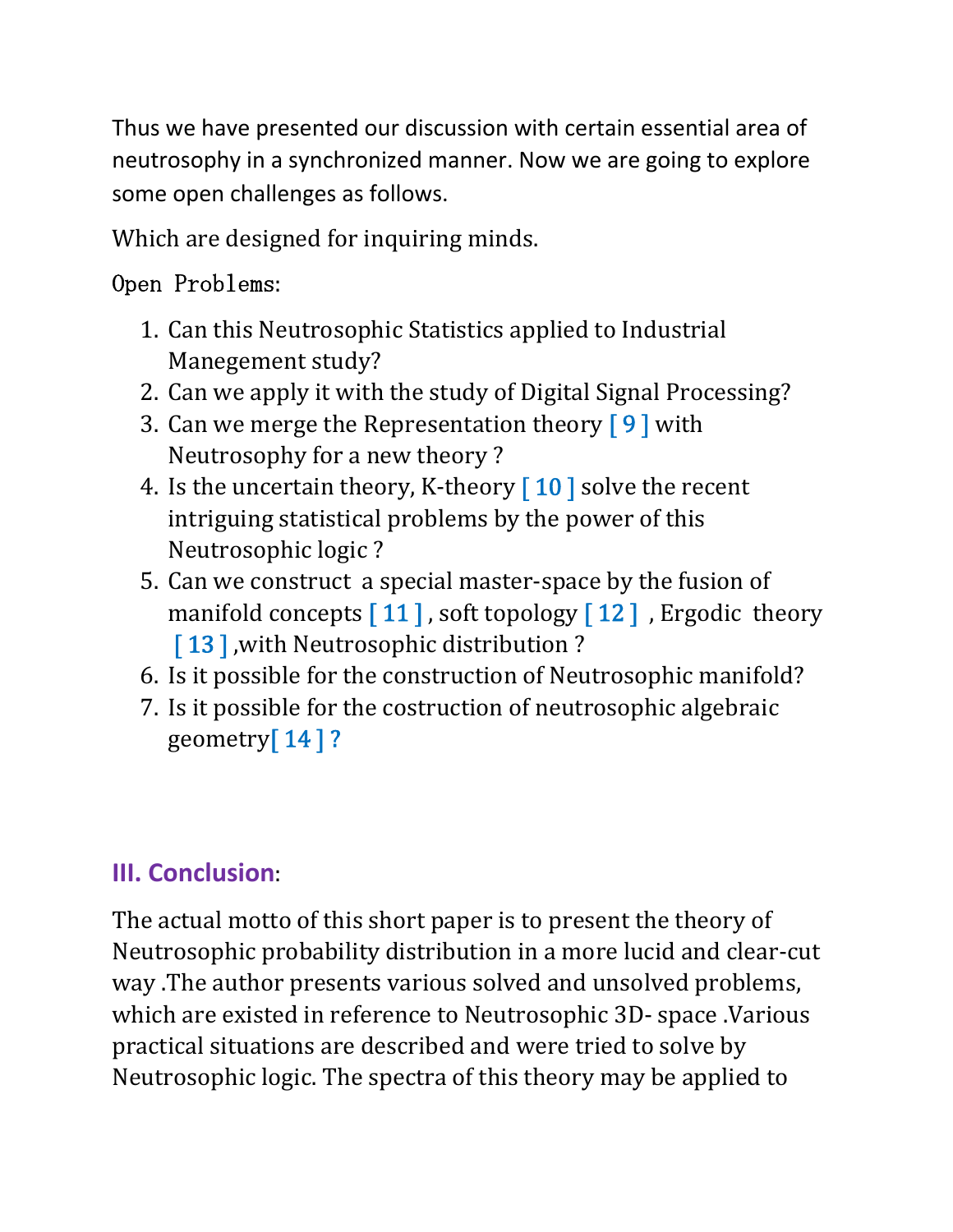Quantum physics  $\lceil 15 \rceil$  and M-theory  $\lceil 16 \rceil$ . It may be said that it can also be applied to Human psychology as well as Behavioral study. I hope that the more extended version (with large no. of case studies) with the area of application of this theory will see the light of the day in recent future. Here we limited our discussion of problem analysis to some extent due to limited scope of presentation. And lastly but important that if some unmatched/contradicted idea will occur in this paper, then it is surely unintentional. Finally I hope that the abstract idea, which are already raised in my brain will change its skeleton into a paper in coming future.

Ackwonoldgement: I owe special debt of gratitude of my professors Dr. Dillip senapati, Dr. P.C.Pradhan, Dr. S.N Kund, Meenati panda for their valuable suggestions. And finally I thankful to my whole family for their full-term cooperation.

# References :

[1].Smarandache .F, Neutrosophical statistics, Sitech & Education publishing.

[2].Smarandache.F, Neutrosophy and its application (collected

papers), sitech publisher.

[3]. Dr Huang, cheng-gui, A note on neutrosophy, amritahcg@263.net

[4].Gupta.A.C,Kapoor.V.K, Mathematical statistics, s chand publisher,india.